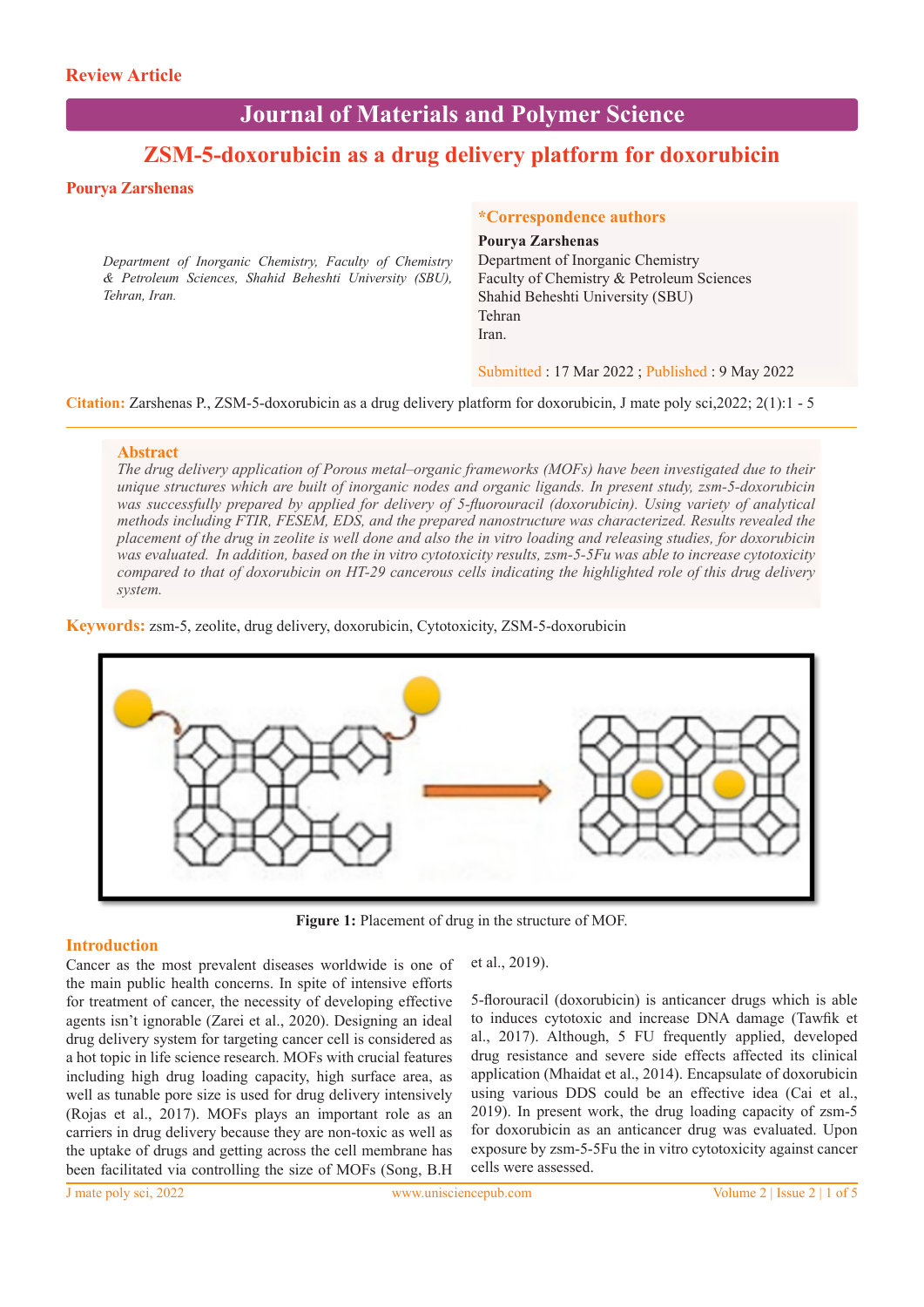Finally but contrary to the original goal of this project, which was to use a muff, because of the simpler and faster synthesis, we carried out this project with a zeolite.

#### **Doxorubicin**

Doxorubicin, sold under the brand name Adriamycin among others, is a chemotherapy medication used to treat cancer. This includes breast cancer, bladder cancer, Kaposi's sarcoma, lymphoma, and acute lymphocytic leukemia. It is often used together with other chemotherapy agents. Doxorubicin is given by injection into a vein.

Common side effects include hair loss, bone marrow suppression, vomiting, rash, and inflammation of the mouth. Other serious side effects may include allergic reactions such as anaphylaxis, heart damage, and tissue damage at the site of injection, radiation recall, and treatment-related leukemia. People often experience red discoloration of the urine for a few days. Doxorubicin is in the anthracycline and antitumor antibiotic family of medications. It works in part by interfering with the function of DNA.

Doxorubicin was approved for medical use in the United States in 1974. It is on the World Health Organization's List of Essential Medicines. Versions that are pegylated and in liposomes are also available; however, they are more expensive. Doxorubicin was originally made from the bacterium Streptomyces peucetius.

## **Medical uses**

Doxorubicin is commonly used to treat some leukemias and Hodgkin's lymphoma, as well as cancers of the bladder, breast, stomach, lung, ovaries, thyroid, soft tissue sarcoma, multiple myeloma, and others. Commonly used doxorubicin-containing regimens are AC (Adriamycin, cyclophosphamide), TAC (taxotere, AC), ABVD (Adriamycin, bleomycin, vinblastine, dacarbazine), BEACOPP, CHOP (cyclophosphamide, hydroxydaunorubicin, vincristine, prednisone) and FAC (5-fluorouracil, Adriamycin, cyclophosphamide).

Doxil (see below) is used primarily for the treatment of ovarian cancer where the disease has progressed or recurred after platinum-based chemotherapy, or for the treatment of AIDSrelated Kaposi's sarcoma.

## **Biosynthesis**

Doxorubicin (DXR) is a 14-hydroxylated version of daunorubicin, the immediate precursor of DXR in its biosynthetic pathway. Daunorubicin is more abundantly found as a natural product because it is produced by a number of different wild type strains of Streptomyces. In contrast, only one known non-wild type species, Streptomyces peucetius subspecies cesius ATCC 27952, was initially found to be capable of producing the more widely used doxorubicin. This strain was created by Arcamone et al. in 1969 by mutating a strain producing daunorubicin, but not DXR, at least in detectable quantities. Subsequently, Hutchinson's group showed that under special environmental conditions, or by

the introduction of genetic modifications, other strains of Streptomyces can produce doxorubicin. His group also cloned many of the genes required for DXR production, although not all of them have been fully characterized. In 1996, Strohl's group discovered, isolated and characterized dox A, the gene encoding the enzyme that converts daunorubicin into DXR.

By 1999, they produced recombinant dox A, a cytochrome P450 oxidase, and found that it catalyzes multiple steps in DXR biosynthesis, including steps leading to daunorubicin. This was significant because it became clear that all daunorubicinproducing strains have the necessary genes to produce DXR, the much more therapeutically important of the two. Hutchinson's group went on to develop methods to improve the yield of DXR, from the fermentation process used in its commercial production, not only by introducing dox A encoding plasmids, but also by introducing mutations to deactivate enzymes that shunt DXR precursors to less useful products, for example baumycin-like glycosides. Some triple mutants, that also overexpressed dox A, were able to double the yield of DXR. This is of more than academic interest, because at that time DXR cost about \$1.37 million per kg and current production in 1999 was 225 kg per annum.

More efficient production techniques have brought the price down to \$1.1 million per kg for the nonliposomal formulation. Although DXR can be produced semi-synthetically from daunorubicin, the process involves electrophilic bromination and multiple steps, and the yield is poor. Since daunorubicin is produced by fermentation, it would be ideal if the bacteria could complete DXR synthesis more effectively.

## **Mechanism of action**

Doxorubicin interacts with DNA by intercalation and inhibition of macromolecular biosynthesis. This inhibits the progression of topoisomerase II, an enzyme which relaxes supercoils in DNA for transcription. Doxorubicin stabilizes the topoisomerase II complex after it has broken the DNA chain for replication, preventing the DNA double helix from being released and thereby stopping the process of replication. It may also increase quinone type free radical production, hence contributing to its cytotoxicity.

The planar aromatic chromophore portion of the molecule intercalates between two base pairs of the DNA, while the sixmembered daunosamine sugar sits in the minor groove and interacts with flanking base pairs immediately adjacent to the intercalation site, as evidenced by several crystal structures. By intercalation, doxorubicin can also induce histone eviction from transcriptionally active chromatin. As a result, DNA damage response, epigenome and transcriptome are deregulated in doxorubicin-exposed cells.

## **NanoComposite**

Nanocomposite is a multiphase solid material where one of the phases has one, two or three dimensions of less than 100 nanometers (nm) or structures having Nano-scale repeat distances between the different phases that make up the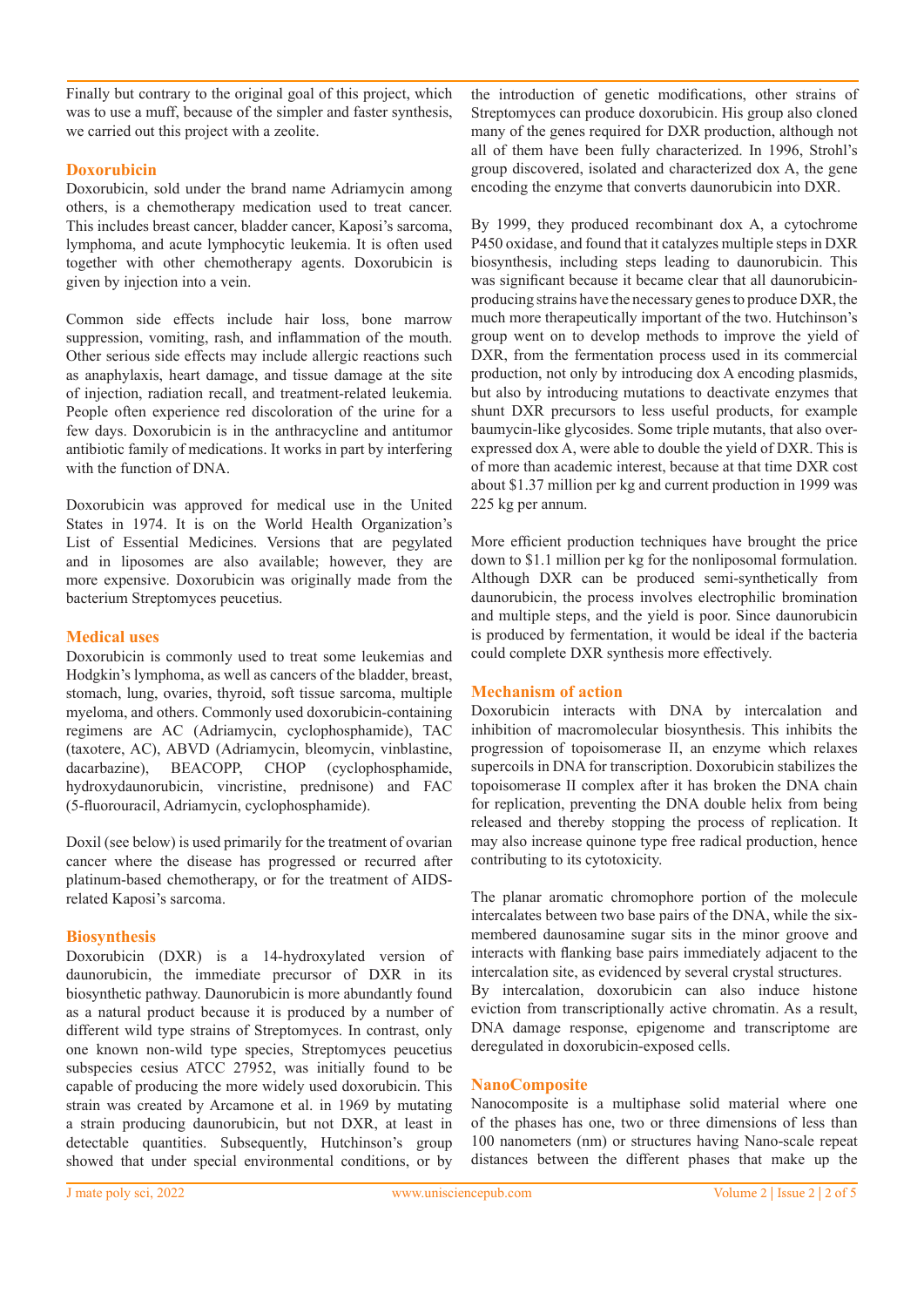#### material (Song, Y et al., 2020).

The idea behind Nanocomposite is to use building blocks with dimensions in nanometer range to design and create new materials with unprecedented flexibility and improvement in their physical properties. In the broadest sense this definition can include porous media, colloids, gels and copolymers, but is more usually taken to mean the solid combination of a bulk matrix and Nano-dimensional phase(s) differing in properties due to dissimilarities in structure and chemistry (Rane et al., 2018).

The mechanical, electrical, thermal, optical, electrochemical, catalytic properties of the nanocomposite will differ markedly from that of the component materials. Size limits for these effects have been proposed.

- 1. <5 nm for catalytic activity
- 2. <20 nm for making a hard magnetic material soft
- 3. <50 nm for refractive index change
- 4. <100 nm for achieving superparamagnetism, mechanical strengthening or restricting matrix dislocation movement (Lopez, N et al., 2004).

Nanocomposites are found in nature, for example in the structure of the abalone shell and bone (Hubbe et al., 2008). The use of nanoparticle-rich materials long predates the understanding of the physical and chemical nature of these materials. Some researchers investigated the origin of the depth of color and the resistance to acids and bio-corrosion of Maya blue paint, attributing it to a nanoparticle mechanism. From the mid-1950s nanoscale organo-clays have been used to control flow of polymer solutions (e.g. as paint viscosifiers) or the constitution of gels (e.g. as a thickening substance in cosmetics, keeping the preparations in homogeneous form). By the 1970s polymer/clay composites were the topic of textbooks, although the term "nanocomposites" was not in common use (Kornmann et al., 2001).

In mechanical terms, nanocomposites differ from conventional composite materials due to the exceptionally high surface to volume ratio of the reinforcing phase and/or its exceptionally high aspect ratio. The reinforcing material can be made up of particles (e.g. minerals), sheets (e.g. exfoliated clay stacks) or fibers (e.g. carbon nanotubes or electrospun fibers) (Fornes et al., 2003). The area of the interface between the matrix and reinforcement phase(s) is typically an order of magnitude greater than for conventional composite materials (Wagner et al., 1998). The matrix material properties are significantly affected in the vicinity of the reinforcement. Some scientists be aware that with polymer nanocomposites, properties related to local chemistry, degree of thermoset cure, polymer chain mobility, polymer chain conformation, degree of polymer chain ordering or crystallinity can all vary significantly and continuously from the interface with the reinforcement into the bulk of the matrix. This massive quantity of reinforcement surface area means that a relatively small amount of nanoscale reinforcement can have an observable effect on the macroscale properties of the composite (Gu et al., 2012).

#### Zeolite

Zeolites are a group of crystalline materials made up of evenly sized pores and tunnel systems. When purifying VOCs and hydrocarbons, we use a synthetic hydrophobic zeolite. When the contaminated air passes through the material, the hydrocarbons are adsorbed. The material can adsorb a certain amount of hydrocarbons before needing to be regenerated (Fechete et al., 2012; Dąbrowski et al., 2001).

A smaller flow of hot air is then directed through the material so that the hydrocarbons release from the zeolite in a higher concentration. This enables more cost-effective incineration. One of its strengths is that it is non-combustible–meaning it can withstand very high temperatures (Shahabuddin et al., 2020). This means that we are also able to purify volatile hydrocarbons such as fumes emitted from vulcanization, plastic smoke and styrene, all of which require very high temperatures during regeneration. The resistance to high temperatures and the structure of the material also allows the zeolite to be completely regenerated – meaning that the VOCs completely release from the zeolite when heated. This means that the system maintains its high purification rate year after year and that the material does not have to be replaced, which gives it a long lifespan and a minimal need for maintenance (Khan et al., 2000). Our systems have an availability of over 99% and a lifespan exceeding 25 years. Combining the benefits of zeolite with our 30 years of experience in working with air purification gives our customers a supremely sustainable and customized system with low operating costs and high availability.

## **Reversible hydration and dehydration**

During drying it comes to the removal of free and bound water from the crystal grid, which is then counterbalanced back in contact with materials such as stored grain and feed, pet litter, in flue gas to prevent condensation and the like (Rathje et al., 2001). Clinoptilolite stabilize moisture at a low dose of volume and avoid the adverse effects of water (Gorse et al., 2012).

#### **Results and discussion Characterization**

The chemical structure of the zsm-5-5Fu was characterized with different analytical methods such as XRD, SEM& TEM

..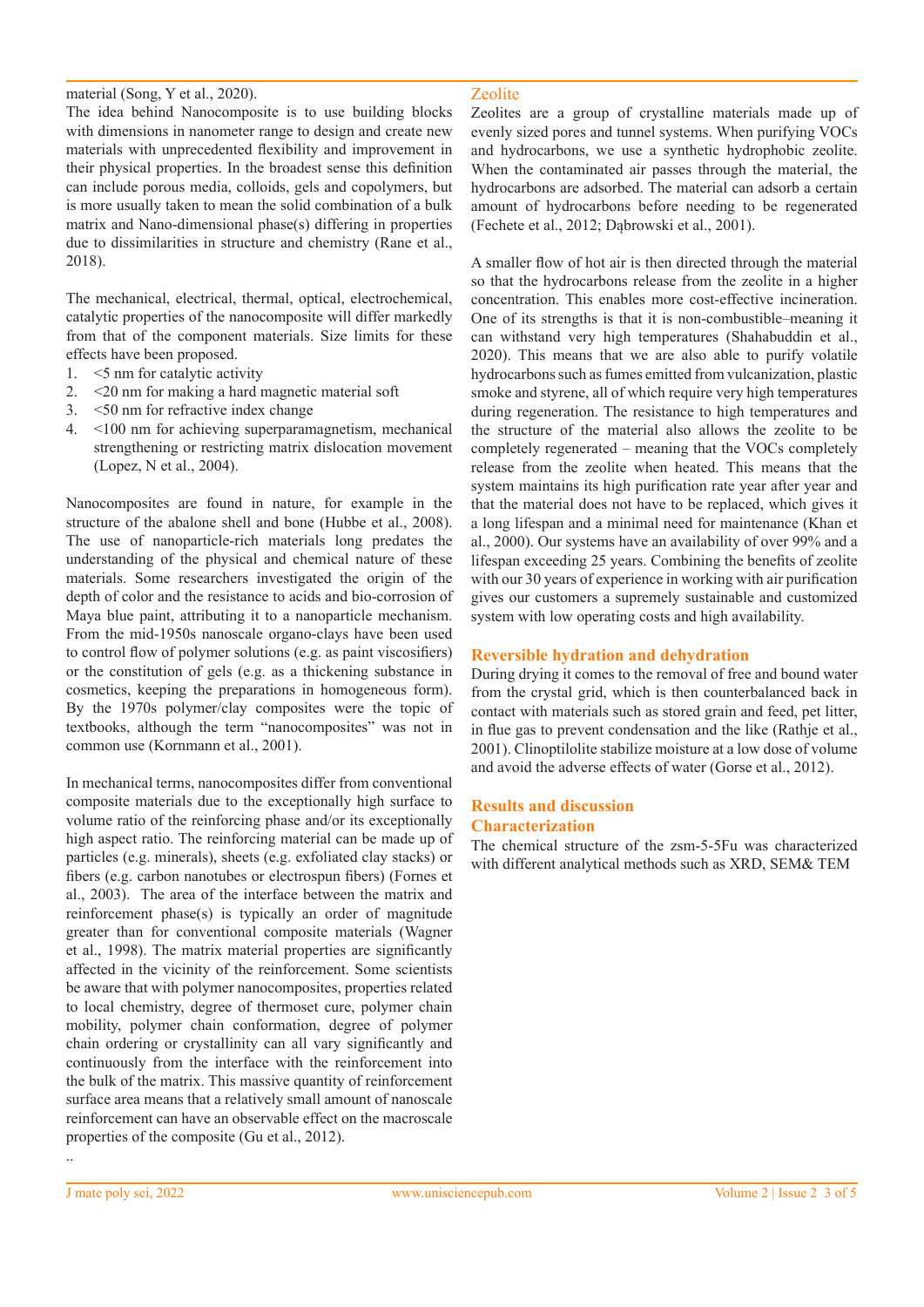

**Figure 2:** TEM images (a, b) of mesoporous ZSM-5 microsphere of different magnifications and the HR-TEM image (c) from the area marked by a black square in (b).



**Figure 3:** XRD patterns of ZSM-5 samples obtained doxorubicin: (a) ZSM-5 (c) ZSM-5-doxorubicin.



**Figure 4:** SEM images of ZSM-5 samples obtained doxorubicin: (a)ZSM-5, (d) ZSM-5-doxorubicin.

## **Drug loadings and release**

The MOF- with the proper size and the accessible porosity could be used for loading and release of doxorubicin. The loading capacity of zsm-5 under physiological condition (pH 7.4) was investigated. The results showed high drug loading capacity (DLC) (90%) and drug loading efficiency (DLE) 70% by UV–Vis spectroscopy. The results of release profiles of zsm-5-5Fu revealed sustained for 72 h despite with an initial rapid release.

#### **Cytotoxicity assay**

In order to determine the in vitro cytotoxicity of the zsm-5, doxorubicin drug, and zsm-5-5Fu HT-29 cell lines, MTT assay was conducted. The obtained results of the cell viability assay showed that zsm-5-5Fu and doxorubicin drug inhibited cell growth in a time and dose-dependent manner while the zsm-5- showed less growth inhibition after 48 h compared to drug loaded zsm-5 and free drug doxorubicin. Based on this results, one may conclude that MOFs with low toxicity could be used effectively for biological applications in the future (Song et al., effectively for biological applications in the future (Song et al., 2019).

#### **Conclusion**

In this study, zsm-5 was applied for delivery of doxorubicin. The obtained nanostructure poses spherical morphology with an average diameter of 39-52 nm. Results showed the high loading capacity (90%) and sustained drug release behavior. Moreover, upon exposure by zsm-5-5Fu, higher cytotoxicity than those for zsm-5 and doxorubicin drug against PC3 cells was determined indicating zsm-5-5Fu may could be a promising anticancer drug delivery system in the future.

#### **References**

- 1. Zarei ,O., Azimian, F., Hamzeh-Mivehroud, M., Shahbazi Mojarrad, J., Hemmati, S., & Dastmalchi, S. (2020). Design, synthesis, and biological evaluation of novel benzo[b]thiophene-diaryl urea derivatives as potential anticancer agents. *Medicinal Chemistry Research , 29*, 1438-1448.Retrieved from: https://link.springer.com/ article/10.1007/s00044-020-02559-8
- 2. Rojas, S., Devic, T., & Horcajada, P. (2017). Metal organic frameworks based on bioactive components. J*ournal of Materials Chemistry B , 5,* 2560-2573. DOI: https://doi.org/10.1039/C6TB03217F
- 3. B.-H. Song, X. Ding, Z.-F. Zhang., & G.-F. An. (2019). Efficient drug delivery of 5-fluorouracil by a biocompatible Zn-metal–organic framework nanostructure and anti-liver cancer activity study. *Journal of the Iranian Chemical Society, 16(*2), 333-340.Retrieved from: https://link.springer.com/article/10.1007/s13738-018- 1520-y
- 4. E. Tawfik, M. Ahamed, A. Almalik, Alfaqeeh. M., & A. Alshamsan. (2017). Prolonged exposure of colon cancer cells to 5-fluorouracil nanoparticles improves its anticancer activity. *Saudi Pharmaceutical Journal, 25*(2), 206-213. DOI: https://dx.doi.org/10.1016%2Fj.jsps.2016.05.010
- 5. N.M. Mhaidat, M. Bouklihacene, & R.F. (2014). 5-Fluorouracil-induced apoptosis in colorectal cancer cells is caspase-9-dependent and mediated by activation of protein kinase C-δ. *Thorne. Oncology letters, 8(*2), 699-704.DOI: https://doi.org/10.3892/ol.2014.2211
- 6. W. Cai, J. Wang, C. Chu, W. Chen, C. Wu, & G. Liu. (2019).